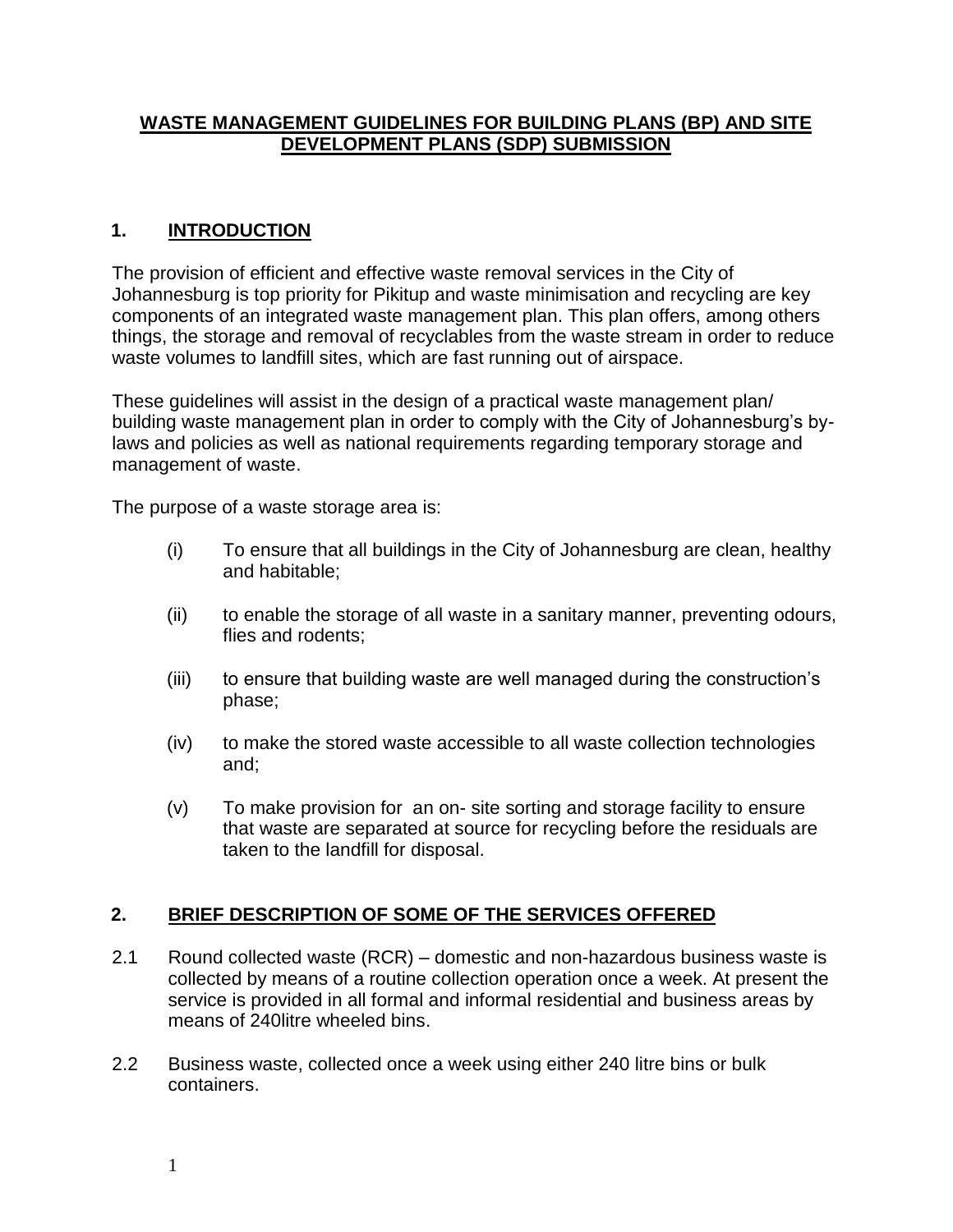- 2.3 Bulk services a wide range of bulk containers of  $5m<sup>3</sup>$  up to  $30m<sup>3</sup>$  as well as the containers from large static compactors are included. Containers can be placed, permanently on a premise or on request and can be collected according to a prearranged schedule.
- 2.4 Dailies (wet waste) Putrescible waste generated by hotels, restaurants, food shops, hospital kitchens, and canteens must be collected daily to prevent the waste from decomposing and presenting a nuisance and health risk.
- 2.5 Recycling material- household recycling material to be collected by reclaimers, entrepreneurs and NGOs and private recycling companies.
- 2.6 Medical waste/ health risk waste- to be collected by any licensed appointed service provider.

# **3. GENERAL INFORMATION REQUIRED ON A PLAN**

The information required on a plan would be:

- 3.1 Where is the development situated? e.g. ERF 406 INDUSTRIA;
- 3.2 What type of building is planned? e.g: FACTORY;
- 3.3 Indicate whether there are existing buildings which are being altered or added to, or

Whether the submission is for an entirely new building/s

e.g.

- (i) ALTERATIONS
- (ii) ADDITIONS
- (ii) NEW BUILDING
- 3.4 Street names, kerb lines, entrances, and neighbouring property erf numbers should also be included;
- 3.5 The zoning of the stand/s;
- 3.6 The number of living units that the complex consists of (in the case of a residential complex);
- 3.7 Method of recycling to me use.
- 3.8 The Architect (company) name and telephone numbers.
- 3.9 Waste management calculations.
	- 2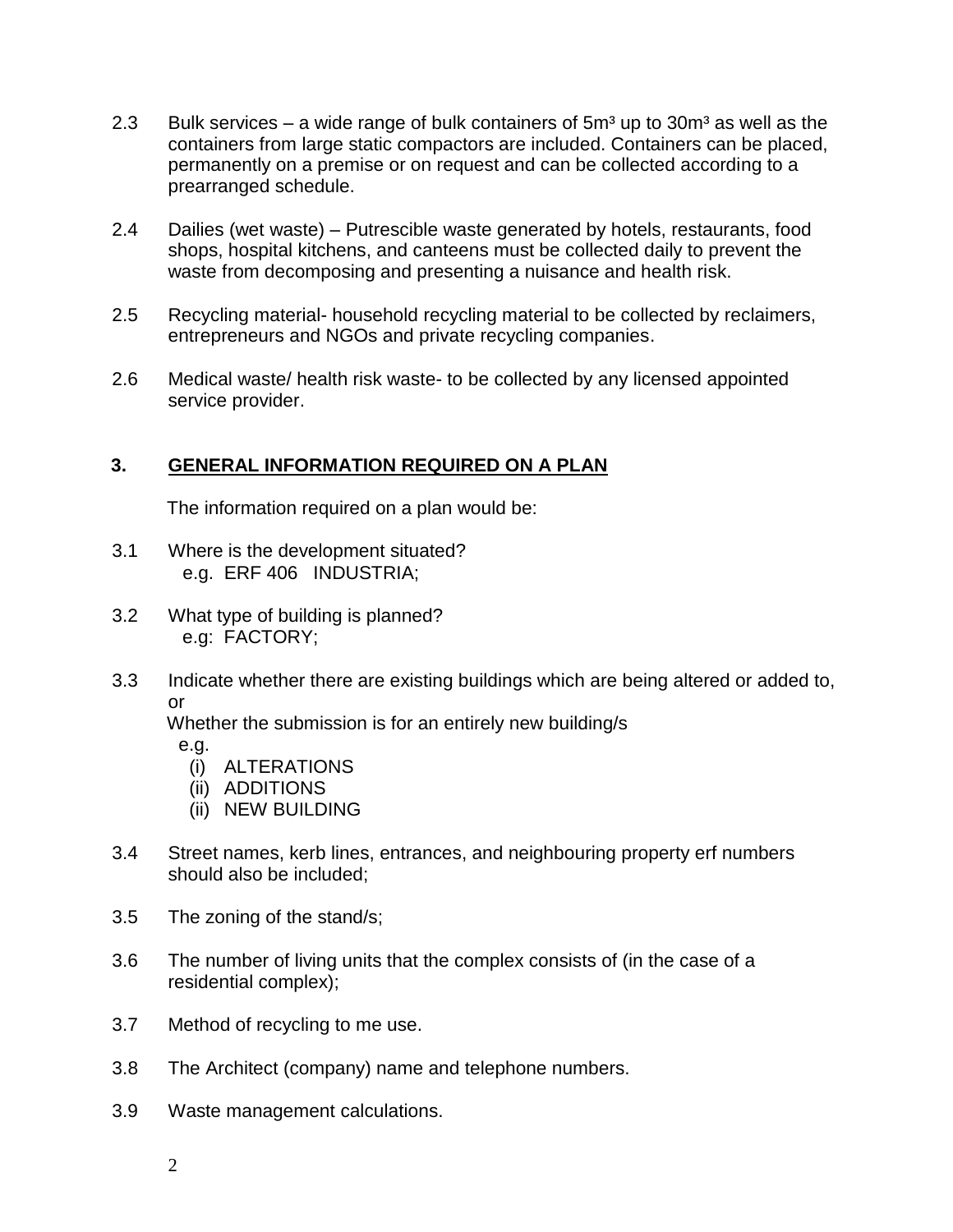- 3.10 Vehicle tracking curves.
- 3.11 A waste management plan indicating the volumes and type of waste that will be generated during the construction phase and thereafter on how this waste will be disposed of.

## **4. CALCULATING THE SIZE OF A WASTE AREA**

#### **4.1 Calculating the volume of waste that will be generated.**

The formula for calculating the volume of waste generated per week is:

 $f(q) \times FA / 100 = volume (m<sup>3</sup>)/week$ 

 $f(q)$  = generation factor  $GFA = Gross$  floor area

| <b>Type of building</b> | f(g) Generation<br>factor<br>(m <sup>3</sup> /100m <sup>2</sup> /week) |
|-------------------------|------------------------------------------------------------------------|
| Factory                 | 0.472707                                                               |
| Warehouse               | 0.379058                                                               |
| Residential             | 0.1425                                                                 |
| <b>Offices</b>          | 0.2258                                                                 |
| Shops                   | 0.92353                                                                |

- Determine the contributing floor area.
- Find the appropriate generation factor.
- Multiply together.
- Divide by 100 (Remembering that the formula is per 100 m<sup>2</sup>).
- Do this for every one of the different floor uses.
- Add all the volumes together.

#### Note:

(Parking basements do not generate an appreciable amount of waste and can be left out of the equation unless the basement is used for purposes other than parking).

#### Example:

Calculate the volume of waste generated by a block of flats with ground floor shops.

Combined floor area of all the flats  $=$  3000 $m<sup>2</sup>$ Combined floor area of all the shops  $= 500$  m<sup>2</sup>

Flats:  $3000m^2 \times 0.1425m^3/100m^2/$ week /  $100 = 4.28m^3$ /week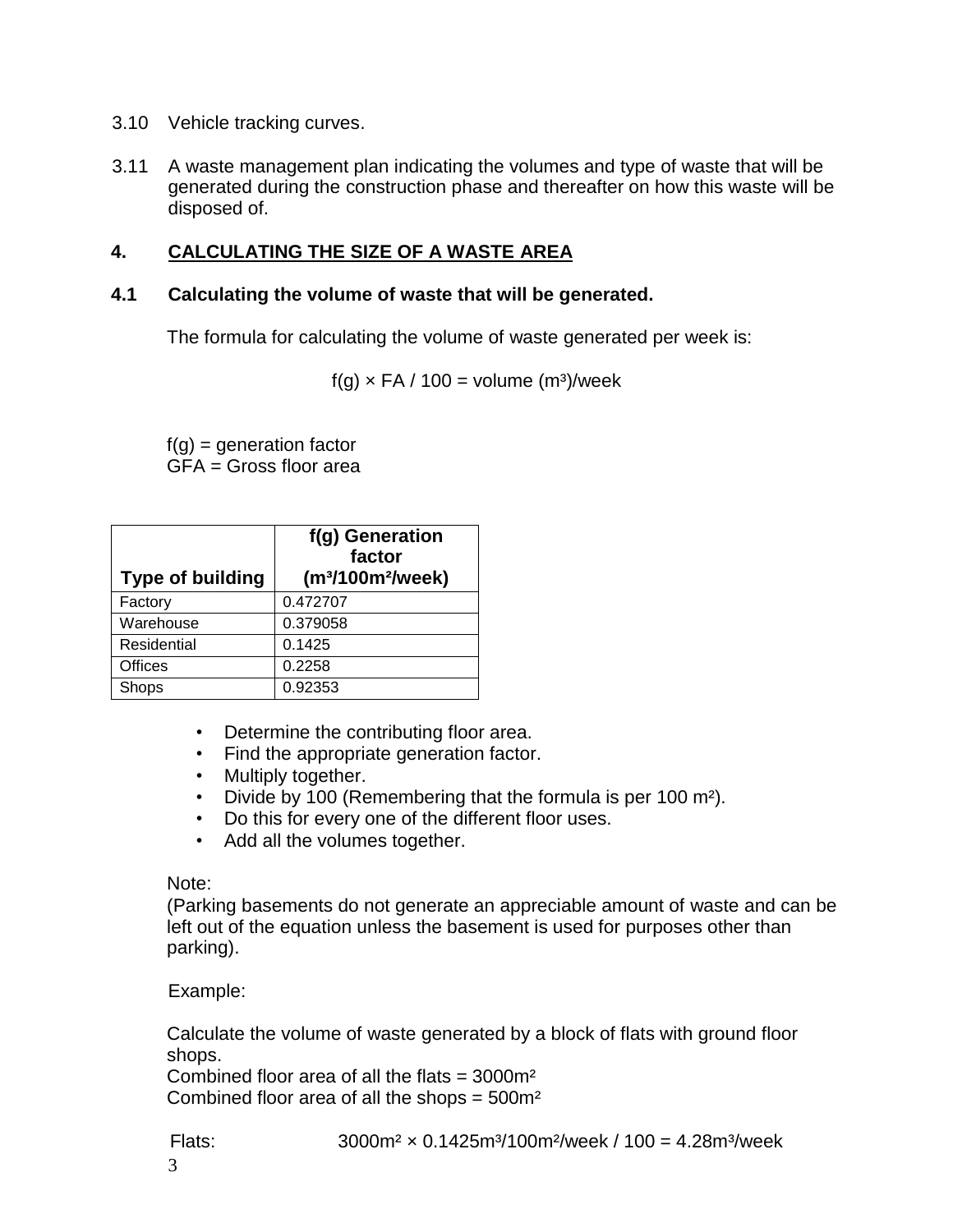Shops: 500m² × 0.92353m³/100m²/week / 100 = 4.628m³/week Estimated volume of waste =  $4.28$ m<sup>3</sup>/week +  $4.628$  m<sup>3</sup>/week = 8.91m³/week

#### **4.2 Determining the floor area of the waste storage area**

It takes roughly four 240 litre bins to store 1m<sup>3</sup> of uncompacted waste, and about one square metre of floor area to store a 240 litre bin.

Example 8.91m<sup>3</sup>/week  $\times$  4 bins/m<sup>3</sup> = 35.63 bins say 36 bins. This would require a 36m² waste room.

## **5. CONSTRUCTION OF THE STORAGE AREA**

- 5.1 The waste area:
	- must be walled in by a 1.8m high wall;
	- must have a 1.2m wide door;
	- the door must be solid so that the waste is not visible;
	- must have a tap and floor level gully (wash-down gully);
	- the gully must drain to the sewer and not to the storm-water system or to the road;
	- storm-water from outside the waste area must not enter the gully; and
	- must make provision for recycling bins, sorting area including storage for green waste

If the storage area is roofed or if the storage area is in a room or basement within the building, adequate ventilation must be provided.

The drainage gulley is likely to be subject to blockage by spilt waste. It is therefore recommended that a litter basket/catcher is installed to prevent blockages.

**For an example of a waste area design please see "Annexure A"** 

- 5.2 Special considerations for skip container services are;
	- The servicing trucks are approximately 10.7m long and loading takes place from the back of the vehicle for Rear-end-loaders (REL) and from the front for Front-end-loaders (FEL);
	- for REL compactors a clear headroom height of 5.0m is required;
	- for FEL compactors a clear headroom height of 7.7m is required, (be careful of overhead electrical conductors);
	- Sufficient, manoeuvring space in front of the containers must be provided. Ask your traffic engineer to put some vehicle tracking curves on to see if a vehicle can turn around in the available space. It will be handy to show the vehicle tracking on the site development plan;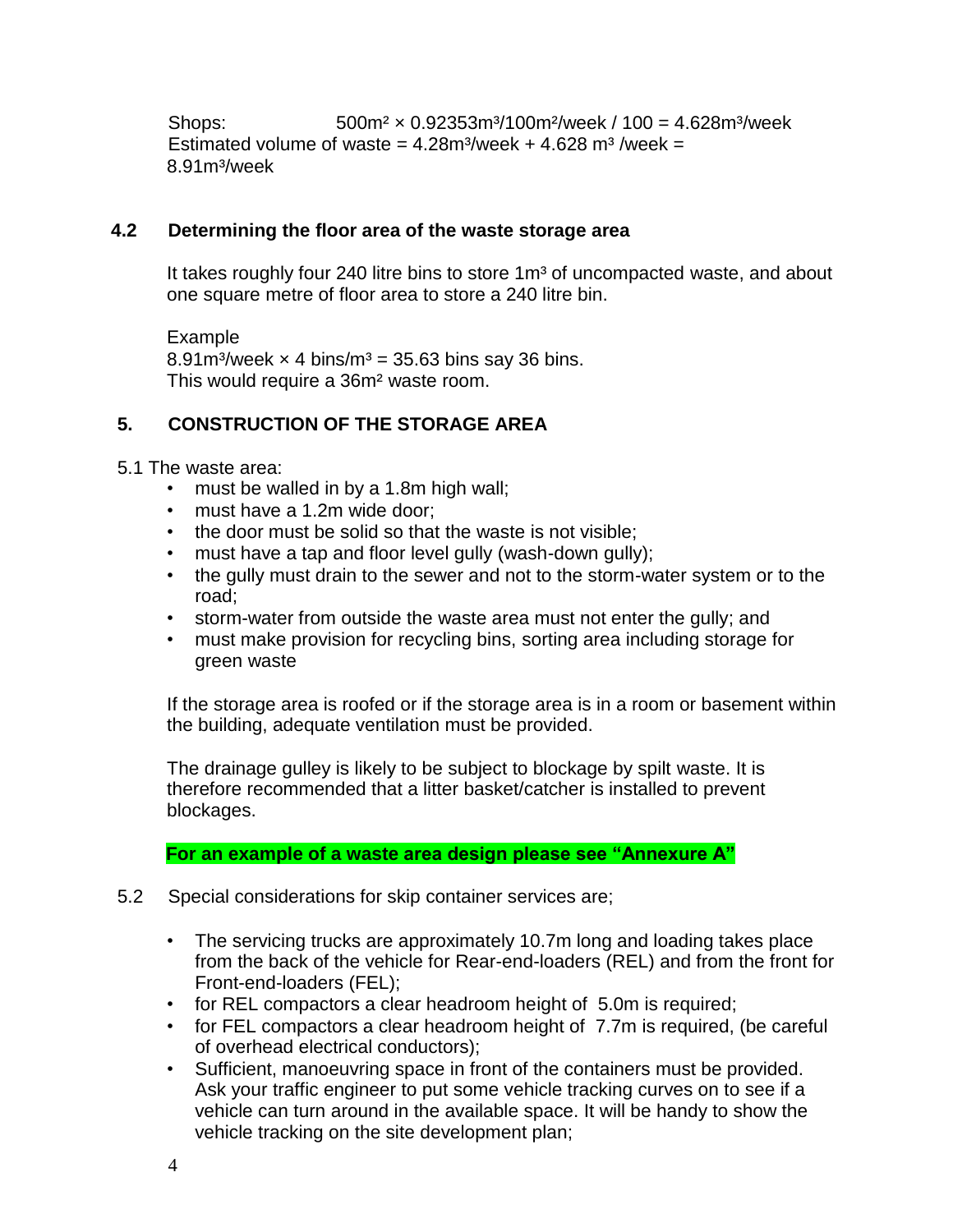• There is no minimum size for a waste area. It must just be large enough to accommodate the waste generated on the premises and the sorting and storage of recyclable waste.

**For the dimensions of the different vehicles in use please see "Annexure B & C"** 

## **6. POSITIONING OF THE WASTE AREA**

- 6.1 The preferred position of a waste area is close to the main entrance to the property or public access road.
- 6.2 If skips are to be used, it is also desirable to load them from inside the property as this allows the truck some manoeuvring space away from the street to prevent the possibility of accidents.

#### **7. SOME SPECIAL CASES**

7.1 Public Parking Garages:

Parking garages provide very little waste and can be ignored in the waste generation calculations unless they are used for purposes other than parking. Each type of use should then be assessed on its own merits.

7.2 Places of Worship

Premises such as churches, mosques and temples, do not require a waste storage area. However, if the complex is large and relatively large volumes of waste are generated on a regular basis, a formal waste storage area should be considered. Note, that if the premises are also used for, say a community centre, crèche, or other means of financial gain, a waste storage area must be provided.

7.3 Mini-Factories or Warehouses

For mini-factory or warehousing space for rental, the complex must be considered as a whole and be provided with a single centralised waste storage area. It is generally advisable to make provision for a bulk container or two depending on the volume of waste to be generated.

Recyclable waste such as metal shavings or plastic off-cuts may not enter the general waste stream and must be recycled. Space should be provided for the storage and sorting of these types of waste.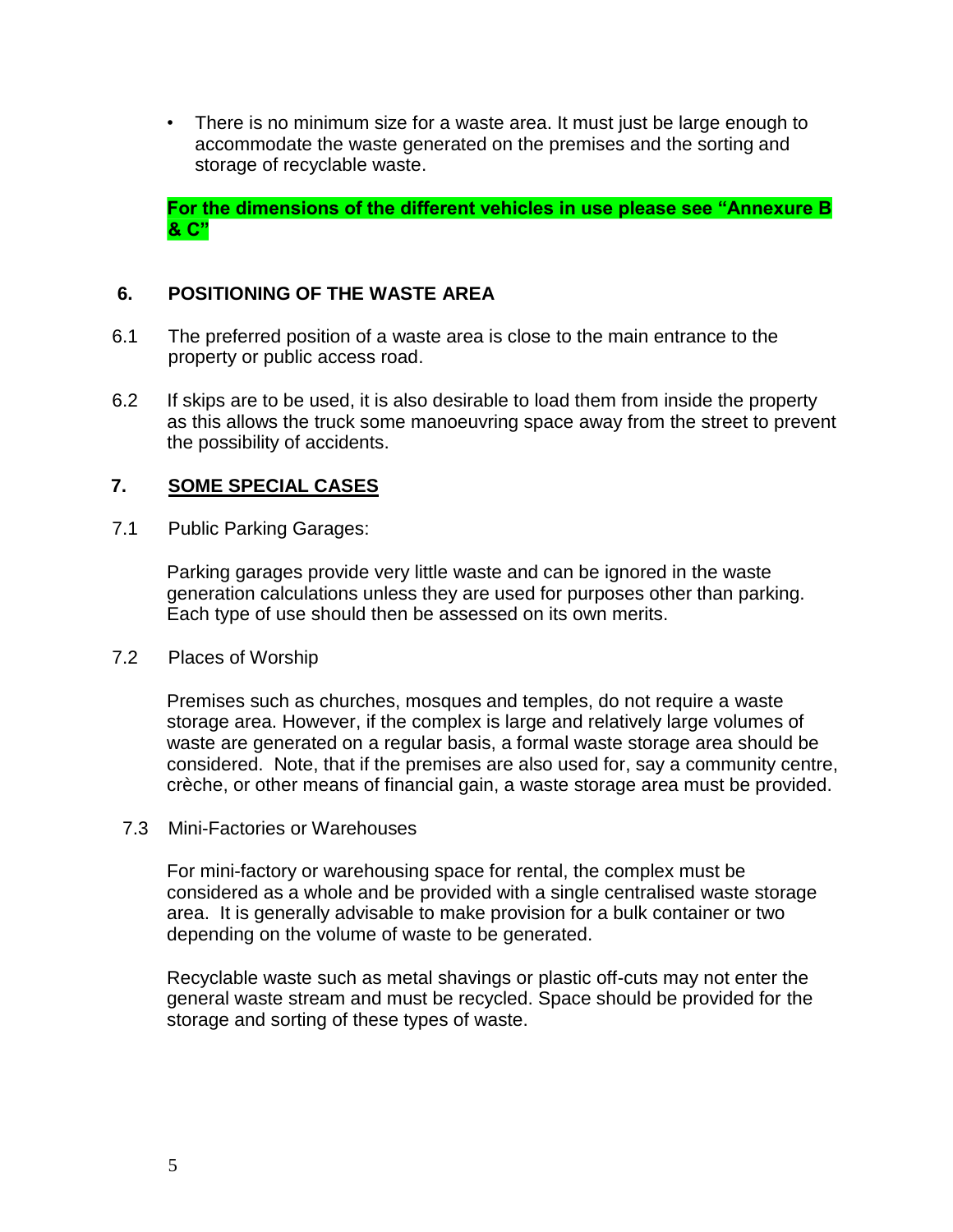## **8. TOWNHOUSES, CLUSTER HOUSING, BLOCKS OF FLATS ETC:**

These developments range in size from just a few units to several hundred units. The internal roads are often developed as private roads and will not become Council-owned property, and may not be open to general public access.

## **8.1 Small Complexes**

For complexes smaller than 8 to 10 units, no waste area will be required. It will be the responsibility of the management of the complex to bring their bins and recyclable waste to the kerb side of the nearest public road. Again it will be the responsibility of the management of the complex to retrieve the bin after the bins have been emptied.

Recyclable waste such as papers, glass, cans, plastics, e-waste and green (organic) waste may not enter the general waste stream and must be separated at source to be recycled. Space should be provided for storage of these types of waste.

## **8.2 Middle Size Complexes**

Complexes of 10 to 20 units are best serviced by a single centralised waste storage area suitably positioned near a public road in order to allow unhindered access for waste removal. The **Johannesburg Road Agency** requires **Pikitup' s** trucks to load from inside the property in order to minimise the danger to traffic as well as nuisance value of a vehicle loading waste while standing in the street. Recyclable waste such as papers, glass, cans, plastics, e-waste and green (organic) waste may not enter the general waste stream and must be separated at source and recycled. Space should be provided for sorting and storage of recyclable waste.

# **8.3 Big Complexes**

These are complexes of around 20 to 160 units. In these complexes the collection of waste becomes a logistical problem if a well thought out waste management plan is not in place.

240 litre bins can still be used. Collecting and storing the bins can become a problem because of time and space constraints. (First option)

An alternative would be to provide a waste area design with a service entrance and collections area. These should be provided according to JRA standards. Bins can be emptied more regularly than only once a week and will allow more flexibility for the internal collection of the waste. With this method, the owners will ensure that bins are at the collection area. (Second option)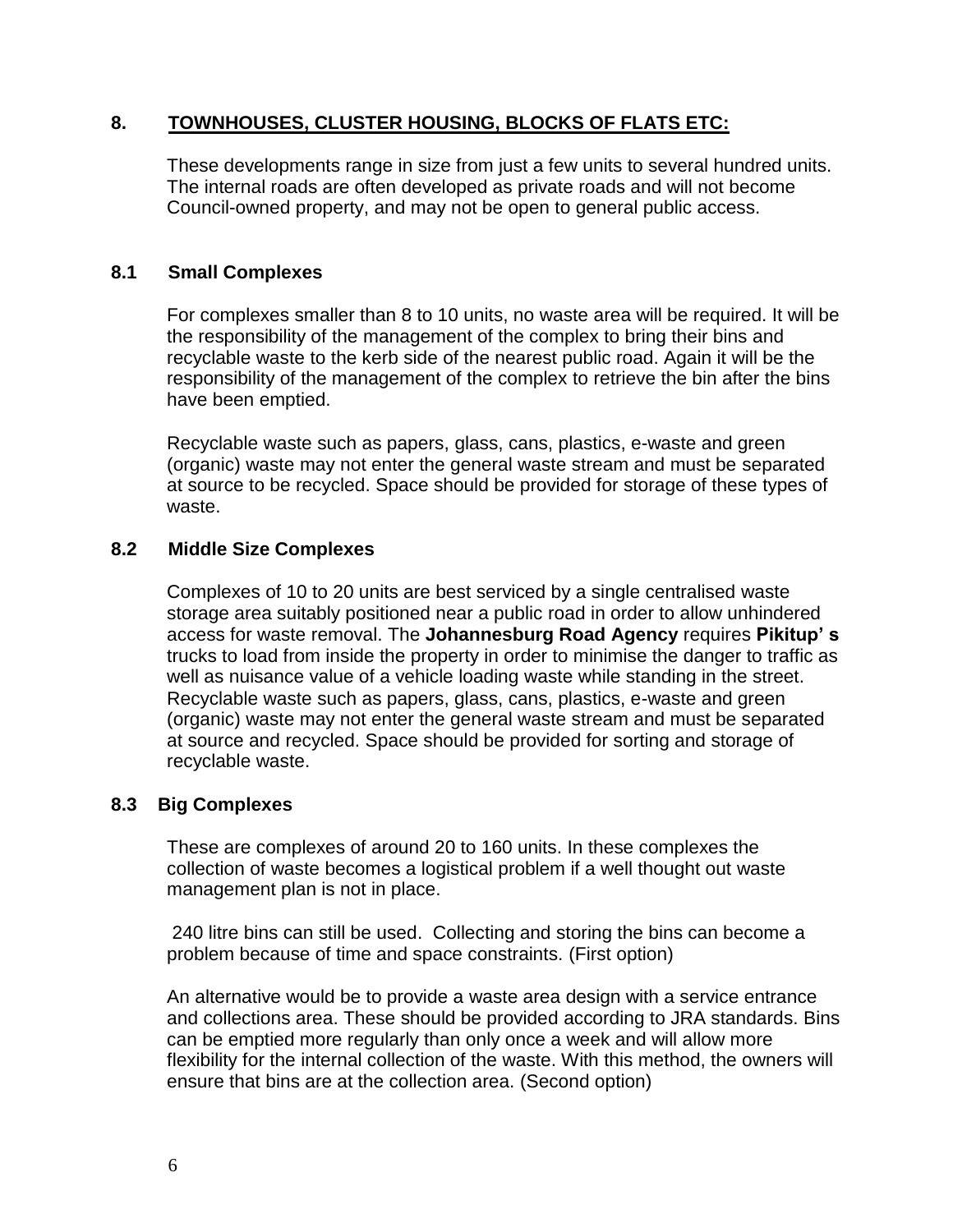The third option would be for a waste vehicle to enter the property and to collect the waste from each individual property. For this option certain criteria has to be met.

- The road widths must be such that a waste compactor vehicle can negotiate the roads without hindrance. (Minimum 5.5m blacktop width).
- A compactor vehicle must be able to turn around in the cul-de-sacs with ease. (blacktop diameter 21m) The compactor vehicles will not reverse up or down a street to collect the waste.
- The layer work supporting the paving must be of such strength that it will be able to support a compactor without suffering any damage. (vehicle mass 26 tonnes G.V.M)
- The structural design for the paving and/or roads must be included in the design drawings laid before the Council for approval.
- An indemnity must be signed by the responsible person or body corporate indemnifying the Council or its service provider from any claims for structural damage that might be done to the paving. A copy of the indemnity must be provided to Pikitup for safe keeping.
- The Council or it service provider must in these cases have access to the property to remove the waste. If access is denied for whatever reason, the waste will have to stand over till a later opportunity.
- The Council or its service provider will not be responsible for any breach in security.
- Recyclable waste such as papers, glass, cans, plastics, e-waste and green (organic) waste may not enter the general waste stream and must be separated at source and recycled. Space should be provided for the sorting and storage of these types of waste.

**For a copy of the indemnity form please see "Annexure F"**

An indemnity can only be provided by a legal persona. Where there is a Body Corporate (as in Sectional Title) that body becomes the legal persona.

These requirements will increase development costs.

Please note that before a certificate of occupancy can be issued Pikitup will inspect the development and if satisfied, will issue a certificate of compliance.

#### **8.4 Very big complexes**

For these, options 2 and 3 for the big complexes would work well.

The alternative solution is to provide a static compactor in the waste area that will compact the waste into a container. This is the most effective use of space as the waste is compacted to a sixth of un-compacted volumes.

The space required for a static compactor is determined by the dimensions of the plant installed and the number of containers to be serviced. The main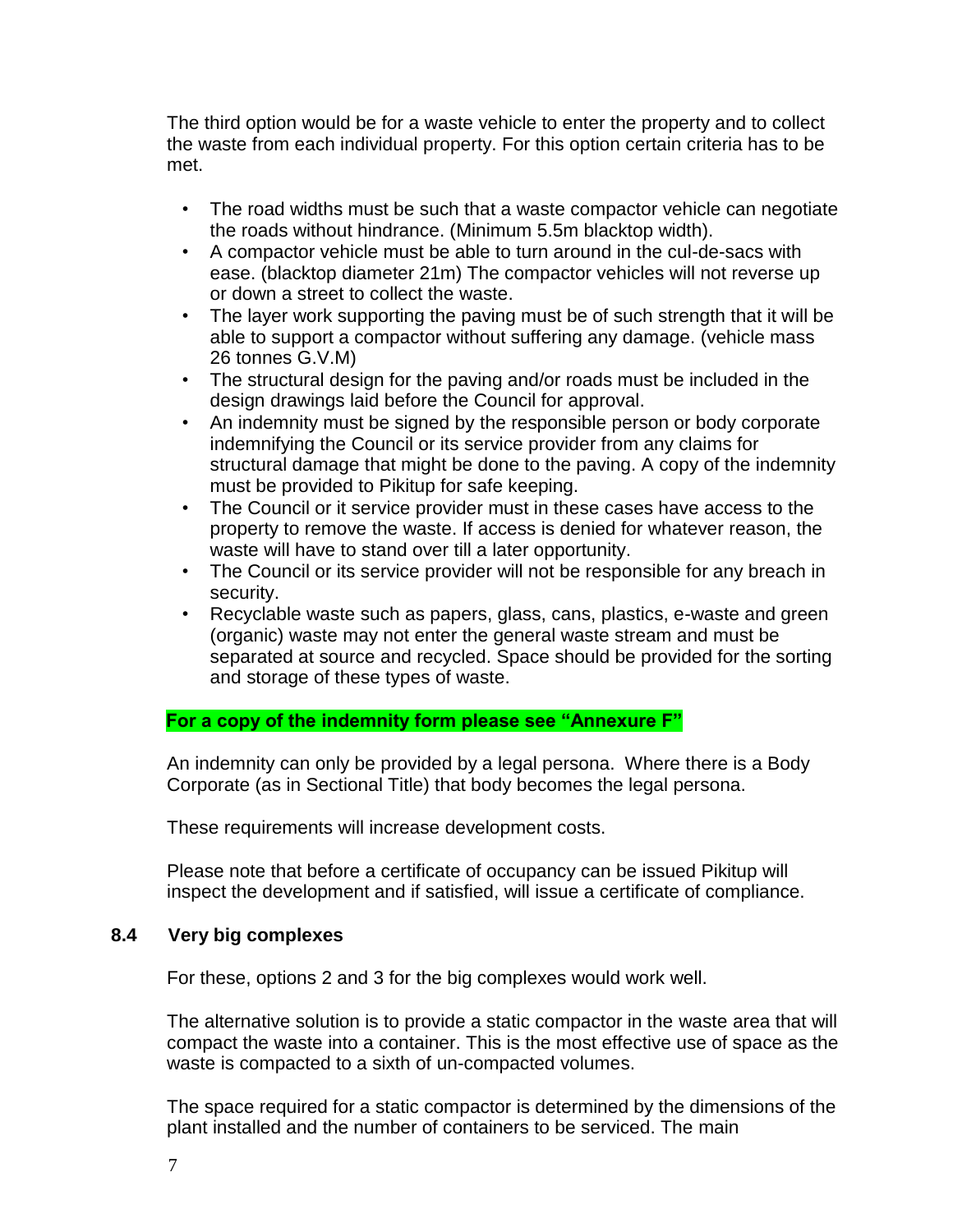requirement as far as collection is concerned, is that of sufficient space to manoeuvre the collection vehicle. Take care that adequate side room is provided and the minimum height clearance is complied with. It is also desirable to load the bins from inside the property as this allows the truck some manoeuvring space away from the street to prevent the possibility of accidents and a service entrance should also be provided.

Recyclable waste such as papers, glass, cans, plastics, e-waste and green (organic) waste may not enter the general waste stream and must be separated at source to be recycled. Space should be provided for the sorting storage of recyclable waste.

Please note that before a certificate of occupancy can be issued Pikitup will inspect the development and if satisfied, will issue a certificate of compliance.

## **9. COMMERCIAL AND INDUSTRIAL WASTE STORAGE**

#### **9.1 Commercial Waste Storage**

For shopping centres an effective waste management plan is essential as the types of waste generated varies greatly and has to be handled differently.

The putrescible waste will be collected on a daily basis by Pikitup. Recyclable waste such as papers, glass, cans, plastics, e-waste and green (organic) waste may not enter the general waste stream and must be separated at source to be recycled. The money earned from recyclables could help to cut down on the cost of disposal. Enough demarcated waste area will however have to be provided for the sorting and storage of the recyclable waste.

Because of the amounts of waste generated at shopping centres, serious consideration should be given to the installation of a static compactor. There are sound financial reasons to do so, as the cost of disposing of one load of compacted waste is far less than the cost of 6 loads of uncompacted waste.

Shopping centres with a number of restaurants can all make use of the same waste area. It would be advisable to have the waste bins marked in order to avoid confusion and for record keeping purposes. Waste areas and bins that are used for putrescible waste should be cleaned regularly to prevent odours.

Recycling drop off containers should be provided and be part of the shopping centre design. Drop off point should be accessible to the public and it will also serve as a place where the community will dispose their recyclable waste.

Please note that before a certificate of occupancy can be issued Pikitup will inspect the development and if satisfied, will issue a certificate of compliance.

#### **9.2 Industrial Developments**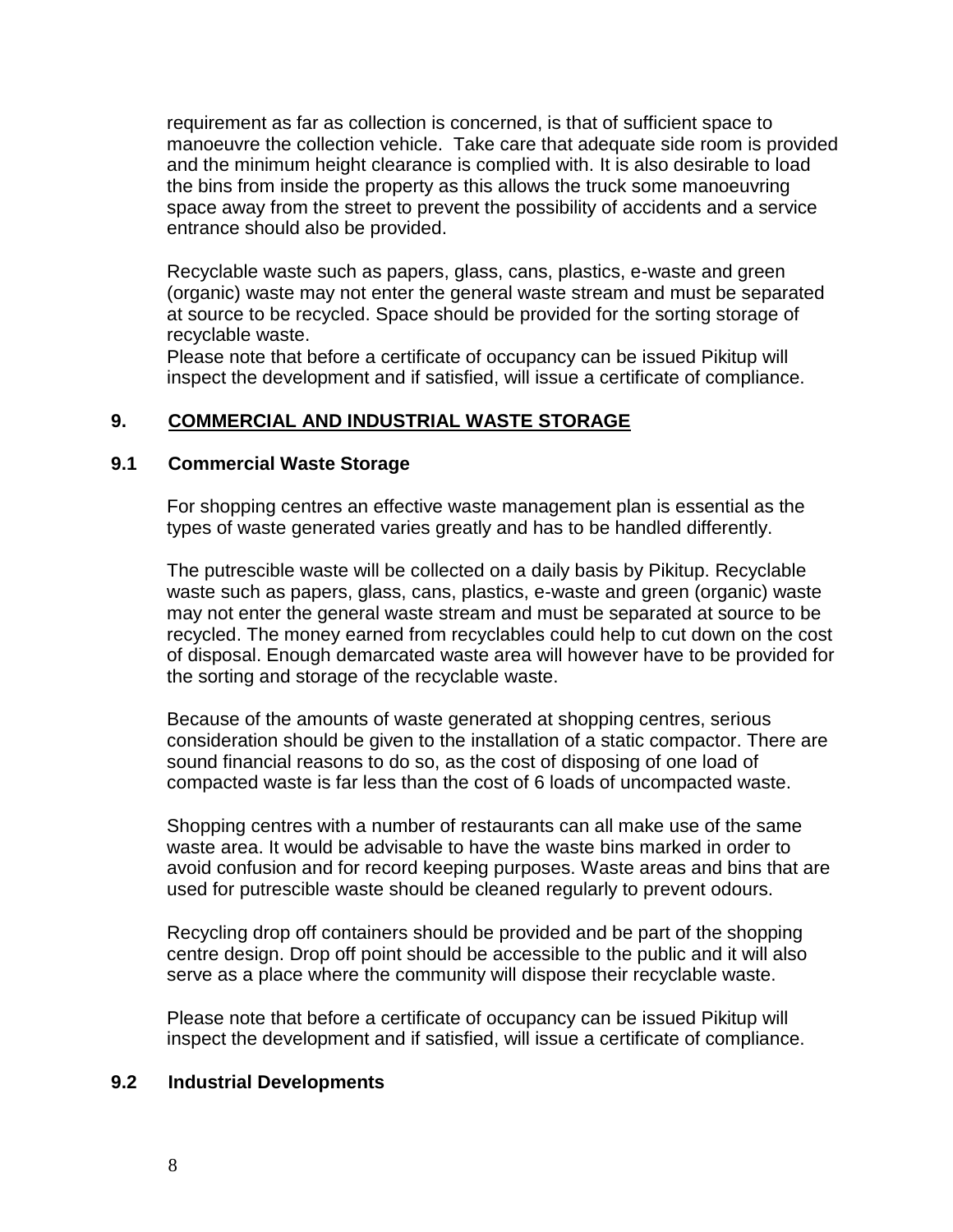The preferred method of waste storage is in bulk containers or 240 litre bins. All industrial developments require a waste area supplied with a tap and gully draining to sewer. The waste area must be large enough to accommodate a skip if that will be the preferred way of storing the waste. If more skips are used to store recyclables these must also be housed in the demarcated waste area.

No collection will be allowed from the street to avoid unnecessary obstructions on traffic or pedestrians.

Recyclable waste such as papers, glass, cans, plastics, e-waste and green (organic) waste may not enter the general waste stream and must be separated at source to be recycled.

Please note that before a certificate of occupancy can be issued, Pikitup will inspect the development and if satisfied, will issue a certificate of compliance.

**For dimensions of the different types of skips see "Annexure D & E"** 

## **10. RECYCLING OF RECOVERABLE MATERIALS**

The materials most likely to be suitable for recovery are metals, glass, plastics, paper, cardboard, packaging materials, oil and e-waste.

Currently policy favours all owners and occupiers to practice the "separation of recyclable waste at source".

The revenue thus generated can be used to offset the cost of removal of the remaining waste. For business this can be a substantial cost saver.

It must be remembered that until the resource materials are removed from the premises, it is technically still "waste" and must be stored in a suitable manner with storage requirements similar to those for general waste. A suitable place must be allocated for the sorting and storage of recyclable waste.

**WARNING**: If the occupation of the premises changes and this results in little or no recycling being done, or should the occupier be unable to sell the recovered materials and requests Pikitup to collect them for disposal as waste, then the combined areas of "waste area" and "recycling area" must be both sufficient and accessible to Pikitup so that the service can be rendered.

# **11. HAZARDOUS WASTE**

No hazardous waste may enter the general waste stream.

Hazardous waste is a waste with properties that make it dangerous or potentially harmful to human health or the environment. Hazardous waste is classified as follows: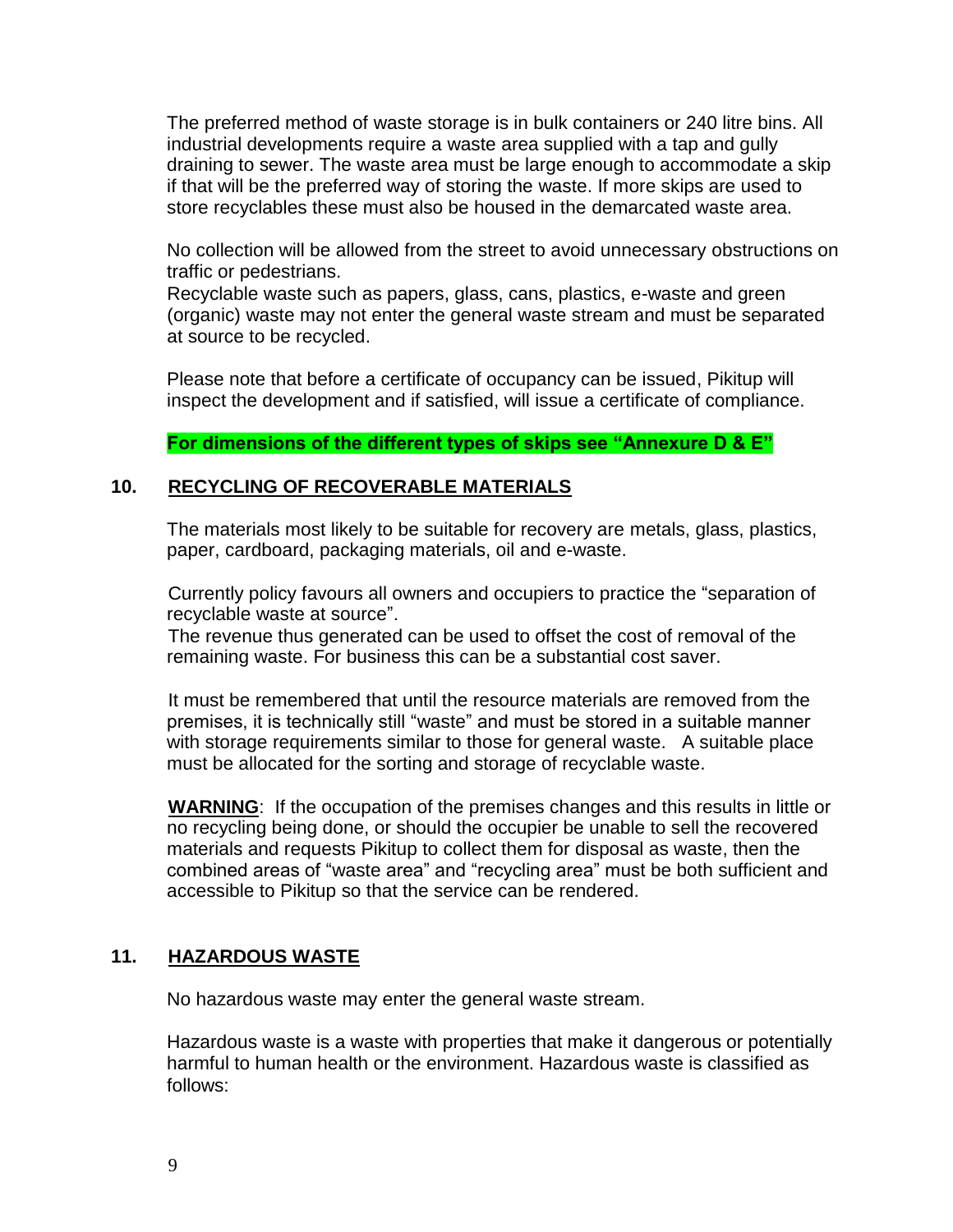- o **Ignitability** Ignitable wastes, such as wastes oils and solvents, can create fires under certain conditions, are spontaneously combustible, or have a flash point less than 60 °C.
- o **Corrosivity** Corrosive wastes, such as battery acid, are acids or bases (pH less than or equal to 2, or greater than or equal to 12.5) that are capable of corroding metal containers, such as storage tanks, drums, and barrels.
- o **Reactivity** Reactive wastes, such as lithium-sulfur batteries and explosives, are unstable under "normal" conditions. They can cause explosions, toxic fumes, gases, or vapors when heated, compressed, or mixed with water.

o **Toxicity** - Toxic wastes are harmful or fatal when ingested or absorbed (e.g., containing mercury, lead, etc.). When toxic wastes are land disposed, contaminated liquid may leach from the waste and pollute ground water.

Hazardous waste must be collected and stored in a safe manner in order to prevent pollution of the environment and must be disposed of at a hazardous waste disposal site.

#### **For the dimensions of the different vehicles in use please see "Annexure C & D"**

In shopping centres and other large developments, the most common hazardous waste is florescent lights containing mercury oxide. A florescent light crusher should be installed that can be sealed once full and can then be safely disposed of.

# **12. WHAT IS REQUIRED ON THE SITE DEVELOPMENT PLAN (SDP)**

The SDP is a working drawing and not a sales brochure and should have all the relevant information as required.

Pikitup requires a well thought out waste disposal plan on a SDP drawing, indicating the position of the waste area, the tap and gully, doors as well as the drainage.

Notes can be added indicating the preferred waste removal technology e.g. 240 litre bins. 8m<sup>3</sup> open skips or front-end-loader skips or whether Pikitup must enter the complex to collect the waste.

The expected volumes of spoil created during construction and the intended method of disposal of the spoil must be indicated in the notes.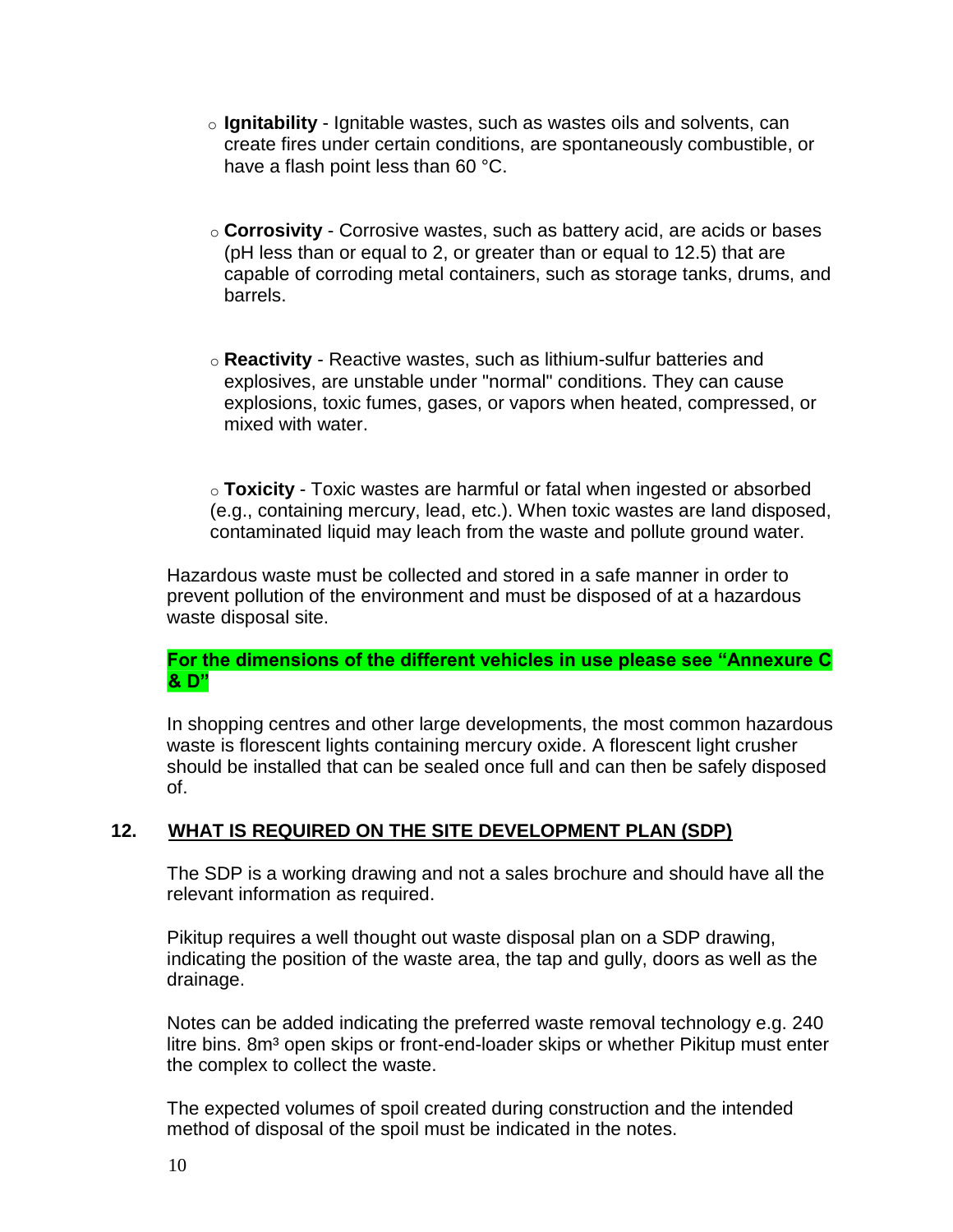These notes must also describe how builder's rubble will be dealt with. The position of a temporary builder's waste storage area and the method of disposal of the waste should also be shown.

Note: Tip-slips should be kept as proof that builders waste had been disposed of in a lawful and responsible way.

Please put a table like the one shown below on all site development as well as building plans that will show the above required information.

# **13 GENERAL INFORMATION ON WASTE MANAGEMENT PLAN**

- 13.1 Every receptacle used for the storage and removal of building waste must:
	- (a) Have clearly marked on it the name, address and telephone number of the person in control of that receptacle;
	- (b) Be fitted with reflecting chevrons or reflectors which must completely outline the front and the back thereof; and
	- (c) Be covered at all times other than when actually receiving, or being emptied of waste so that no displacement of its contents can occur.
- 13.2. Obligation to separate waste into recyclables and non-recyclables
	- (a) The City Council of Johannesburg may prescribe by a notice published in the Gauteng Provincial Gazette that, from a prescribed date, areas, specified generators or holders of particular categories of waste must for the purpose of recycling, separate those categories of waste and must, store dispose of or treat the separated waste in the manner prescribed in the notice. This is supported by City of Johannesburg Waste Management By-laws.
	- (b) Failure to comply with a notice published pursuant to sub-section (1) is an offence.
	- (c) Waste areas to be demarcated in order to cater for the sorting and storage of recyclable waste materials.
- 13.3 Preparation of a building waste management plan

When any site development plan is submitted to the Council for its approval, the person making the submission must simultaneously submit:–

(a) A building waste management plan setting out the manner in which all building waste and other waste to be generated in the course of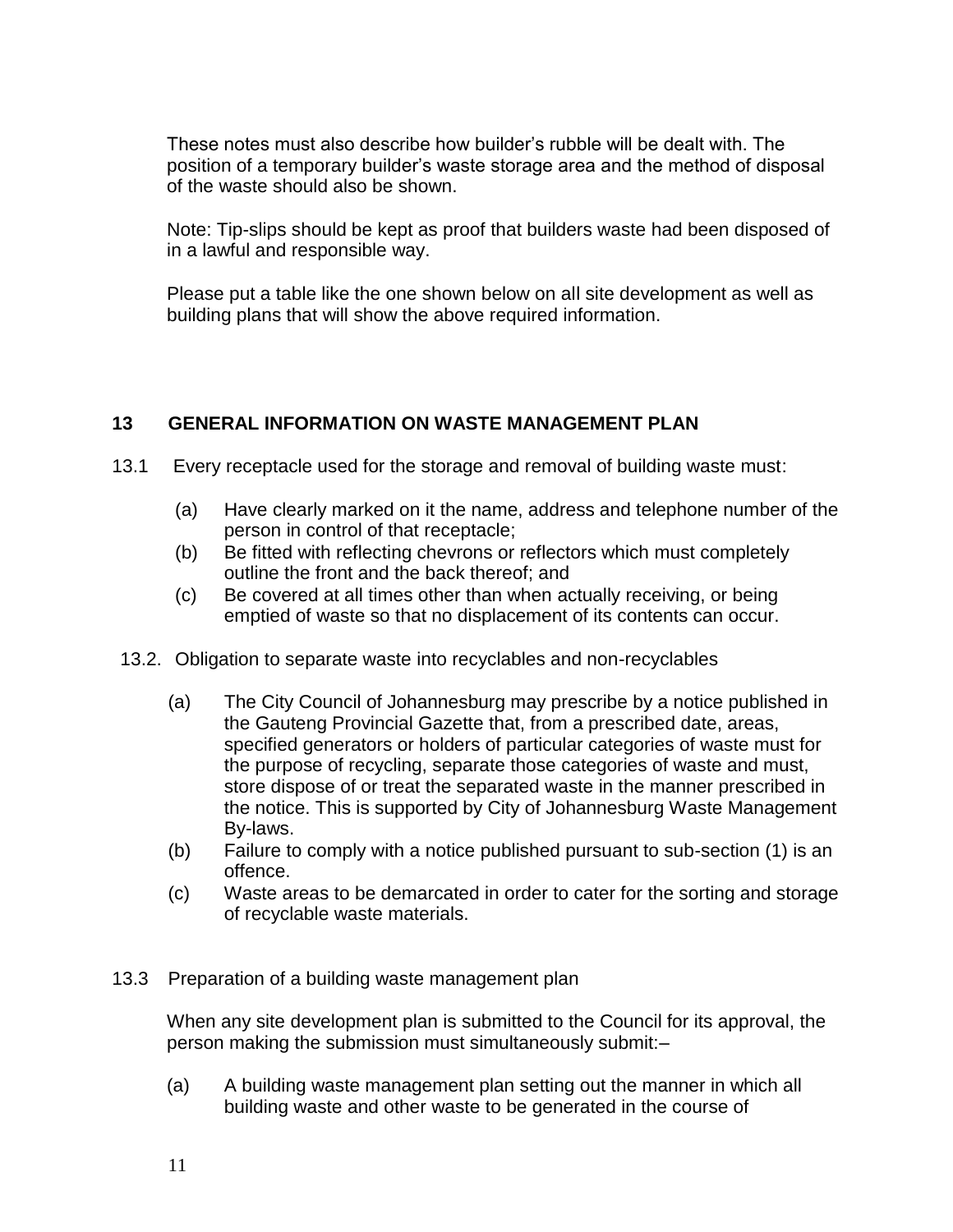construction will be managed, treated, collected, transported and disposed of; and

- (b) Proof that all necessary waste management services for the construction activities will be provided by an accredited service provider.
- (c) The building waste management plan referred to in section 12(1) (a) must be referred to Pikitup for approval.
- (d) No site development plan may be approved before the building waste management plan has been approved by Pikitup.

# **WASTE MANAGEMENT**

| <b>CONSTRUCTION</b>     |                                |                                        |                        |  |
|-------------------------|--------------------------------|----------------------------------------|------------------------|--|
| <b>PHASE</b>            |                                |                                        |                        |  |
|                         | <b>TYPE OF WASTE</b>           | <b>EXPECTED VOLUME (m<sup>3</sup>)</b> | <b>DISPOSAL METHOD</b> |  |
| 1                       | <b>BUILDERS' RUBBLE</b>        |                                        |                        |  |
| 2                       | <b>EXCESS EXCAVATION SPOIL</b> |                                        |                        |  |
| 3                       | <b>GENERAL WASTE</b>           |                                        |                        |  |
| 4                       | <b>HAZARDOUS WASTE</b>         |                                        |                        |  |
| 5                       | RECYCLABLE WASTE               |                                        |                        |  |
| 6                       | <b>OTHER</b>                   |                                        |                        |  |
| <b>OCCUPATION PHASE</b> |                                |                                        |                        |  |
|                         | <b>TYPE OF WASTE</b>           | <b>EXPECTED VOLUME (m<sup>3</sup>)</b> | <b>DISPOSAL METHOD</b> |  |
| 1                       | <b>GENERAL WASTE</b>           |                                        |                        |  |
| 2                       | PUTRESCIBLE WASTE              |                                        |                        |  |
| 3                       | <b>MEDICAL RISK WASTE</b>      |                                        |                        |  |
| 4                       | <b>HAZARDOUS WASTE</b>         |                                        |                        |  |
| 5                       | RECYCLABLE WASTE               |                                        |                        |  |
| 6                       | <b>OTHER</b>                   |                                        |                        |  |

# **14 WHAT IS REQUIRED ONCE BUILDING COMMENCES**

Proper control must be exercised over the waste generated on building sites. Removing illegally dumped builders rubble costs Pikitup millions of rands annually.

To properly control the waste generated on building sites the following is required: